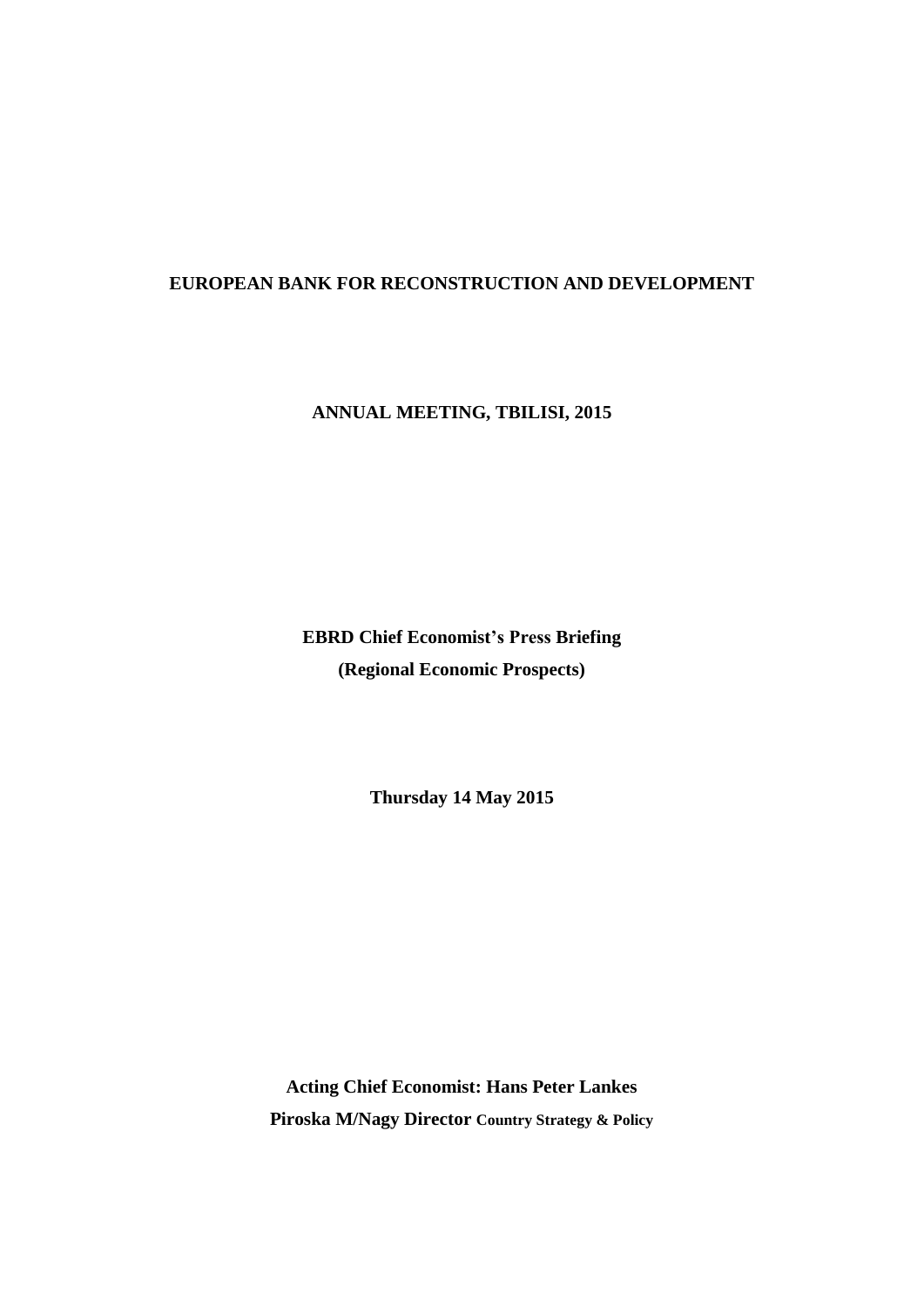MR LANKES: Welcome to all. I am going to provide just a brief overview of developments in the region, trying to identify what we see as being the main forces that are shaping those developments. Piroska will then go into more depth on developments and individual regions.

We have here with us our regional economists, who will be ready, during and after the press conference, to answer additional questions.

## *(Slide presentation)*

Overall we expect growth this year to stagnate in our regions of operations in the aggregate. We predict zero per cent growth for the regions together, that is central and eastern Europe and the southern and eastern Mediterranean region. Behind that average stagnation lie two very different developments. The key factors shaping these developments are the quantitative easing in the eurozone which, over the past few months has begun to have an effect on countries that are particularly closely integrated with the eurozone; and the recession in Russia, which is having an impact in those countries that are more closely integrated with the Russian economy. Those are the two major factors that slightly differentiate the forecast now to the one we had in January.

Underlying this we see continuing investment insufficiency throughout the regions, which is a legacy of the global financial crisis. We would like to see investment levels, particularly private-sector investment levels, increase in order to ensure more sustainable longer-term growth.

In central and south-eastern Europe, the prospects have improved slightly since we looked at it last time as a result of the effects of quantitative easing in the eurozone. That has built confidence and has come on top of the trade benefits due to the lower oil price, and it has stimulated demand in these economies. That is what is allowing us to predict a resumption of growth and hopefully sustainable convergence with income levels further west.

We are positive about the southern and eastern Mediterranean region due to the resumption of growth in Egypt because of the decline in oil prices and also reforms and gradually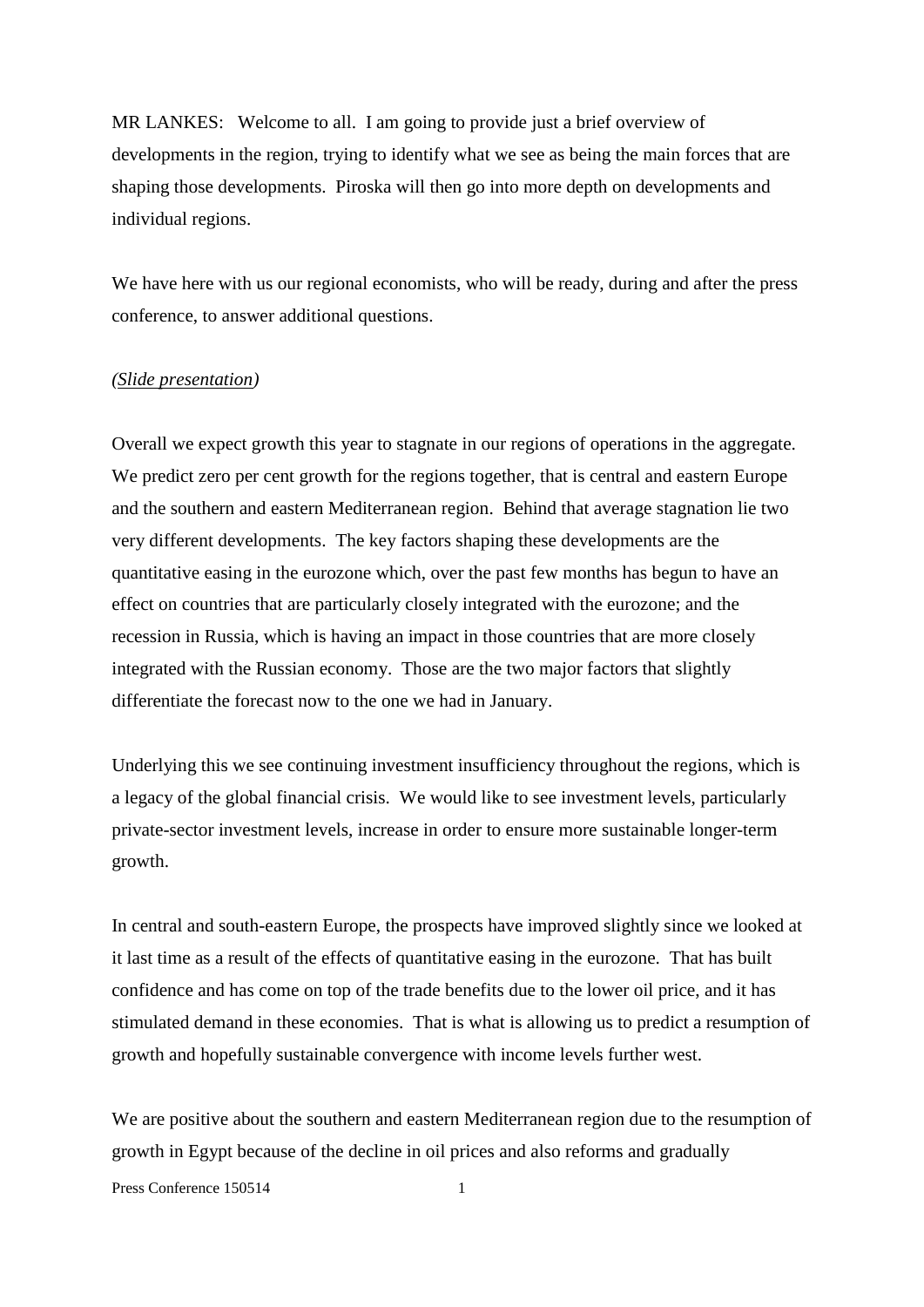improving confidence in the Egyptian economy. Growth in those countries of operations has been improving.

Further east we forecast a serious recession in Russia this year, with a 4.5 per cent decline in GDP. That will have significant spill-overs in countries around Russia, and those effects will be somewhat stronger than we expected even in January. You will hear more about this from Piroska.

For 2016 we would expect to see a gradually improving outlook, but there are certain risks, including the tightening of monetary policy in the United States. Most observers expect that to happen by the end of this year or early next year. That would mean that capital flows into parts of our region in recent years might reverse. Countries like Turkey might be caught up between diverging monetary policies in the US and in the eurozone.

There are also the uncertainties in regard to the outlook for Greece, even though we are moderately optimistic. There is the big unknown factor and that is the geopolitical uncertainty affecting Ukraine and Russia. Depending on the developments there the outlook could deteriorate or improve.

Taking those things together we have *this* picture of growth prospects for 2015 and 2016. This is a three-year view over the different regions, with 2014 on the left. On the very left you can see the EBRD region as a whole. In the middle we see the zero per cent growth prospect for this year, and then the improving prospects for next year. You can see the regions where the outlook is relatively positive in the middle; and on the right you can see those regions where, due to the impact primarily of the Russian recession, growth has deteriorated.

MS NAGY: I will put a little more meat on what Hans Peter has described, to give a regional flavour to the description.

One of the most important new factors that is impacting on our region is the quantitative easing of the ECB. You have heard a lot about this policy tool in the US and in the UK. Other central banks have used this tool previously. Japan is continuing to use it. The novelty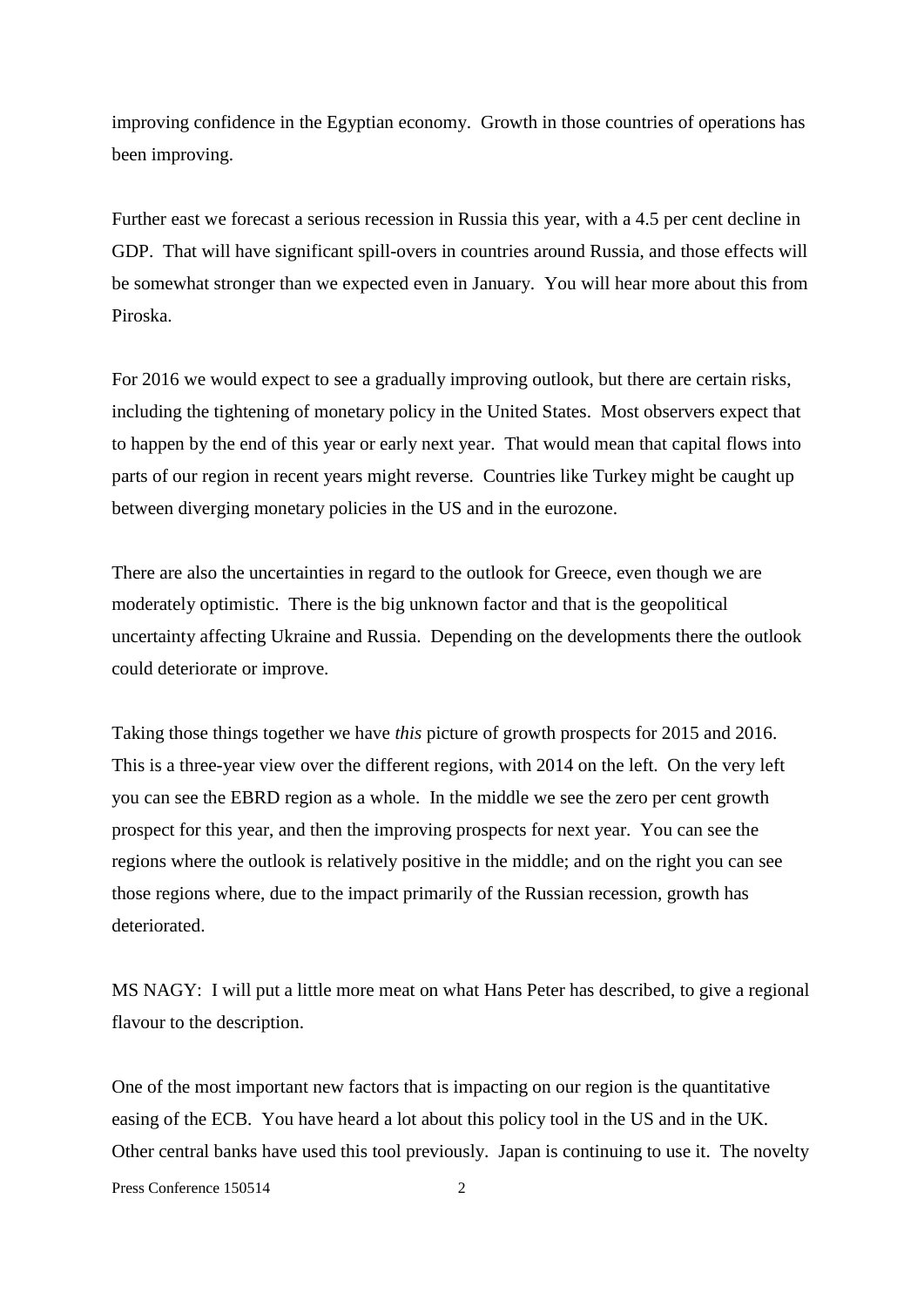in our region is that the ECB announced quantitative easing late last year, and started it in earnest this year. It is having an important impact on countries in central and south-eastern Europe but also a little bit further down in countries that are leaning to the eurozone one way or the other.

In *this* slide we remind ourselves of the main channels of transmission, using the jargon of the profession. What are the main ways in which the quantitative easing of the ECB can impact the emerging European region? There are quite a few. In our literature, in the new forecasts there is a box for that. Let me highlight the two most important positive channels and the one important risk in the longer term.

The most important positive-impact channel is the exchange rate channel. Currencies in emerging Europe, along with the euro, have depreciated against the dollar. Depending on the exact exchange-rate mechanism, they are benefiting from this. If they are linked to the euro they are moving with the euro. If they have flexible currencies, like Poland, Hungary or Romania, they are allowed to have more relaxed monetary conditions as a result of this policy. That has already been put into the interest rate channel.

The second important factor, which we see materialising from the newly-published eurozone forecast is the second-round real sector effects for the region. This is because if the QE works in the eurozone, that will boost external demand for emerging Europe and also for SEMED countries. That is a positive demand effect coming from the QE.

Let us not forget about the risks. These are not on the growth side but are longer-term and relate to financial sector stability. We are sitting a country, of which there are quite a few in this region, that are highly dollarised. Depreciation of the dollar and depreciation against the dollar of the local currency is of course a risk. There is an increasing consensus that in the longer term there could be other disincentives for saving and the like.

Overall the impact is positive. I will give just a few illustrations. In *these* two charts we show that stock markets have rallied, following the ECB announcement, not only in the euro stock market, which is on the left-hand side in red, but also in countries of operations such as Hungary, which is shown in green. On the right-hand panel we see that this has allowed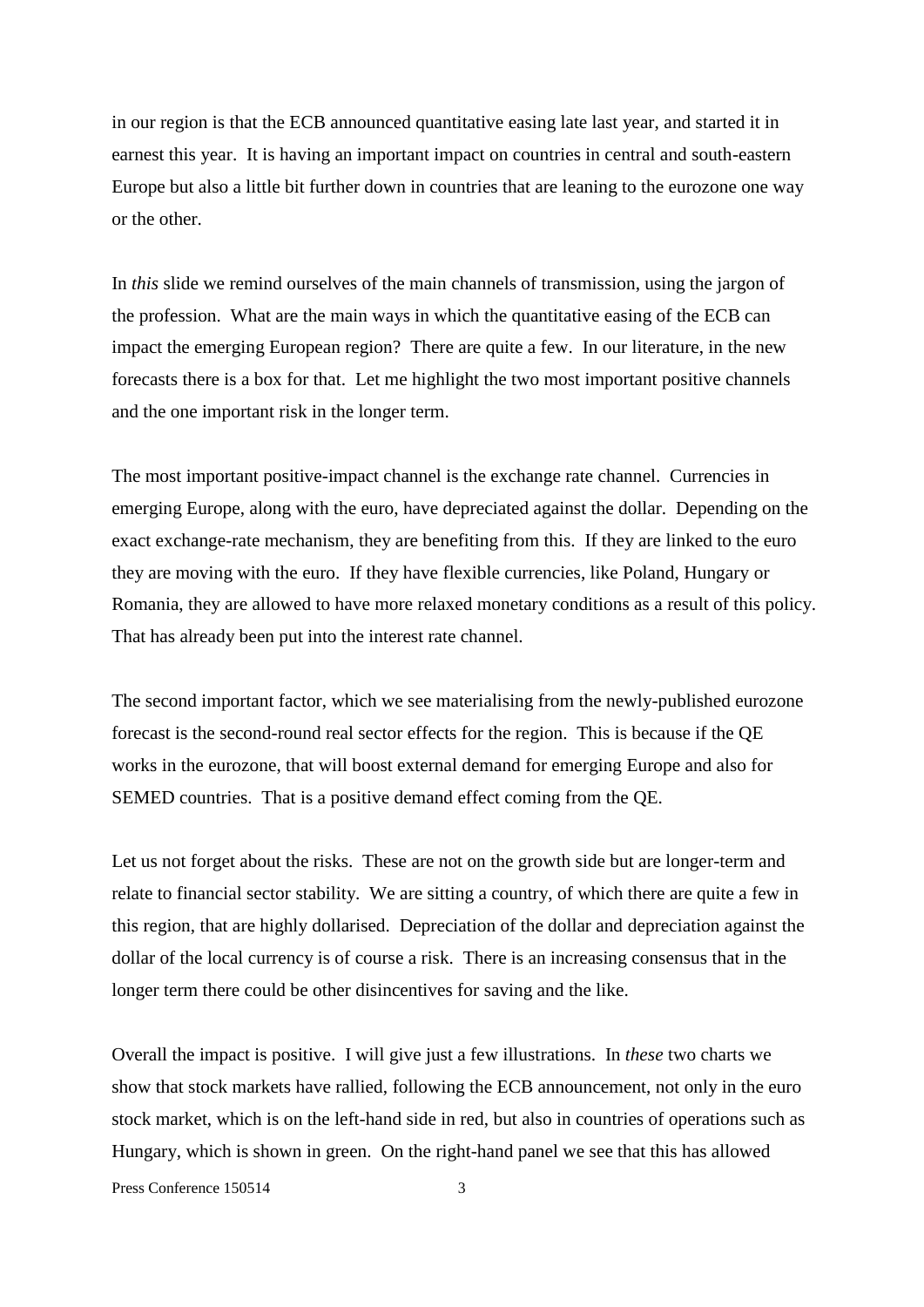policy rates in south-eastern and central Europe to go down significantly, even becoming negative in some countries. Some of these already had deflation. We are not saying that QE is causing this, but it is adding to the already very low interest rates, cutting them even further.

We hope that finally this will ease monetary conditions so that in the end credit growth is stimulated. This is a big issue for the region here in emerging Europe, but also in the east. Post-crisis credit growth has been minimal and has only been related to a market-based caveat and not simply stimulated by subsidised instruments where these have been used.

On the left-hand side, in central and south-eastern Europe total credit, shown by the little black diamond, has increased very little. What has really suffered has been corporate credit.

As a little footnote, there are of course serious reasons for this. One is the legacy of very high non-performing loans in the region, which have to be tackled before credit can benefit from quantitative easing demand-side and improved conditions.

Credit conditions are different further east. Turkey has seen a relative boost, which, as Hans Peter signaled, has also brought significant vulnerabilities. Credit has of course been quite important but in the eastern countries and the Caucasus, credit has declined.

There is then a little more detailed, region by region and slide by slide. We will not go into details but are happy to answer your questions. Again, central and south-eastern Europe: the growth momentum is there. We see nominal convergence, which used to be the game pre-crisis, returning in a more moderate but nevertheless positive form. We see in *this* graph the red line for GDP growth and average consumption shown by a blue bar. After the crisis there was a blip but since the beginning of 2014 growth has resumed. It is less than it was before, but it seems to be self-sustaining. This growth has been driven more by domestic demand. We have seen declining unemployment and an increase in incomes, fuelled in part by the recent declining oil prices, and receiving a further boost from quantitative easing.

Turkey is in the cross current of two monetary policies. It is being impacted on the export side by the ECB's quantitative easing. As you probably know, the main export market for Turkey is the eurozone; so to the extent that the euro depreciates very strongly and the leader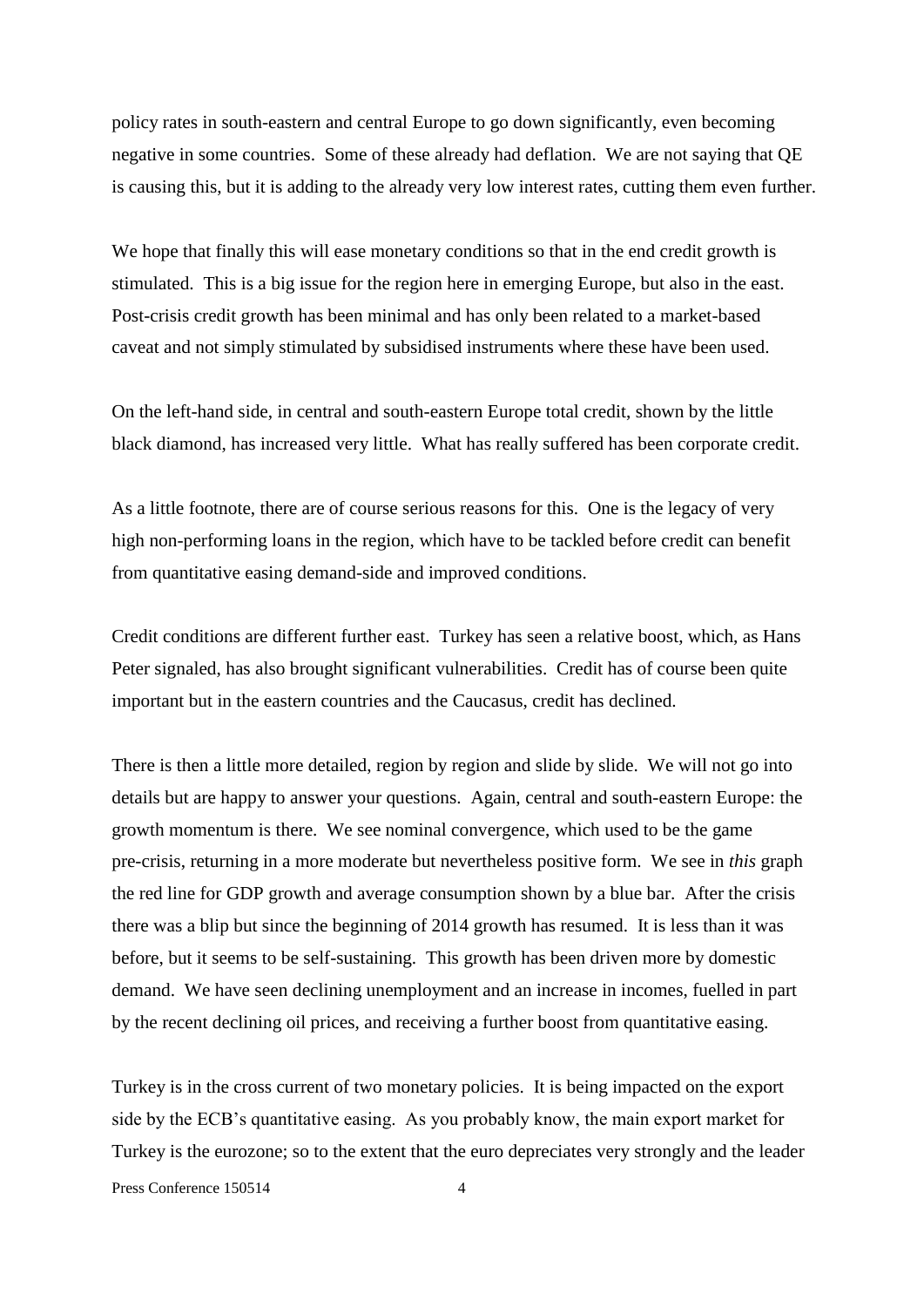does or does not keep in DF terms, corrected for inflation, then Turkey loses competitiveness. It potentially gets a little squeeze on the export side from the quantitative easing in the eurozone. At the same time the mirror image is that financing costs are rising as a result of the appreciation in the dollar and the Fed's expected exit from quantitative easing. On the financial side, that service can increase and there is a risk of capital outflows, as Hans Peter signaled earlier.

Turkey is potentially squeezed on the export side because of the eurozone and the import side because most of that is in dollars, and corporate debt in particular, which underpinned the big credit growth that I showed you earlier. Of course, these are potential risks. We still think growth will be around 3 per cent in Turkey.

The outlook is better in the relatively new region of SEMED. In *this* chart GDP growth is in red in Egypt. Fixed investments are increasing. It is good news. There is a recovery in investment, a better macroeconomic setting and a better business environment with more political stability. However, unemployment in the whole region remains high and there are risks related to geopolitical tensions in some regions.

Going further east, the picture is considerably bleaker, much starker. Russia is in a deep recession. It has been triggered by the oil shock and continued sanctions, but it also reflects the deep structural reforms. There is a lack of sufficient reforms and this has reduced potential growth.

The negative spill-overs from Russia's recession are significantly higher in the Caucasus region than we saw in January, and we have downgraded almost all of our forecasts accordingly. Some countries have slipped into recession along with Russia.

Ukraine is going through a very difficult adjustment period, and is in deep recession, as we confirm in this new forecast. However, it is on the right policy track.

Here are a few slides to highlight that in Russia real sales and real wages declined by a very significant amount in the first few months of this year, namely close to 10 per cent. On the chart we show that international reserves (the blue bar) have declined by 32 per cent since the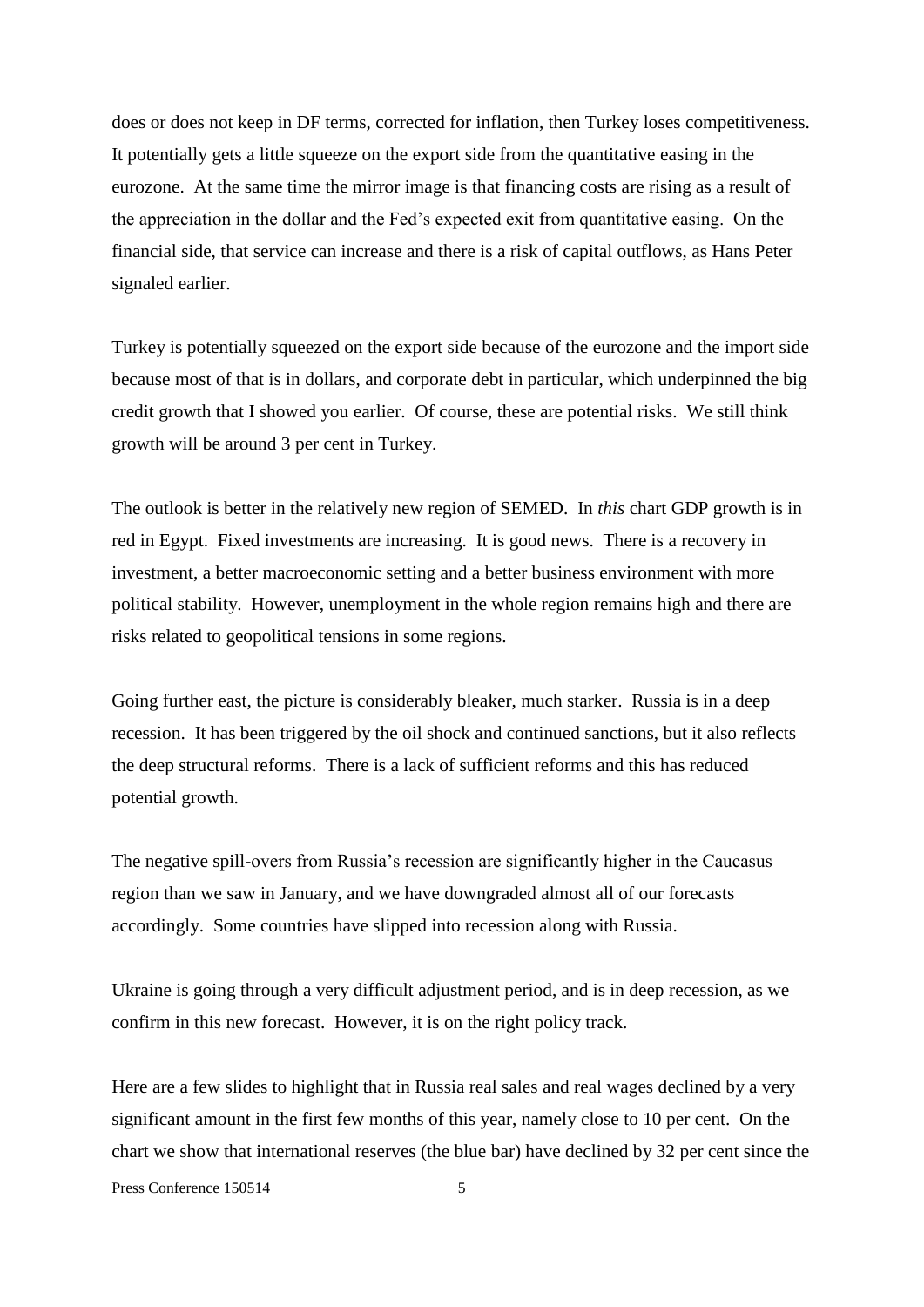beginning of 2014. That is a significant loss although reserves are still sizeable, as the chart shows. That happened even though there was allowance for exchange-rate depreciation. As the blue line indicates, that has been partially reversed.

There is in general good macroeconomic management of the shocks that have faced Russia, but of course that does not solve a number of problems including the lack of structural reforms.

Spill-overs are very significant. The item that has declined very greatly is remittances from Russia to the Caucasus and Central Asia not only in relation to what is being sent home but in terms of the return of migrant workers. This of course raises a number of issues in Tajikistan, Kyrgyzstan and other countries.

There are risks in this outlook. They are more balanced than previously, but nevertheless we believe that they will tilt more on the negative side. One of the risks is the uncertainty surrounding Greece. This is a new country of operation for the EBRD and it is the first time we have had a forecast for Greece, with a timid zero per cent growth for this year, with perhaps some pick-up next year. The risk is that if things go wrong in the worst-case scenario, then that could have a negative knock-on effect on south-eastern countries and potentially the eurozone.

As Hans Peter mentioned, we do not know the exact impact of the situation in the US. We know the direction in which it will go. There are historical precedents from the eighties and the nineties in regard to the impact of interest-rate rises in the US so we will know what will happen, but when exactly it will happen and how big the impact will be is unknown. The size of the quantitative easing and thus the reversal of quantitative easing is unprecedented. We know the direction but we do not know the exact impact. In this part of the world it is well understood that there is geopolitical uncertainty, particularly in regard to the Ukraine/Russia conflict.

I will finish with *this* chart, in the interests of leaving time for your questions. For the region as a whole, average growth following the big decline we are now entering zero territory this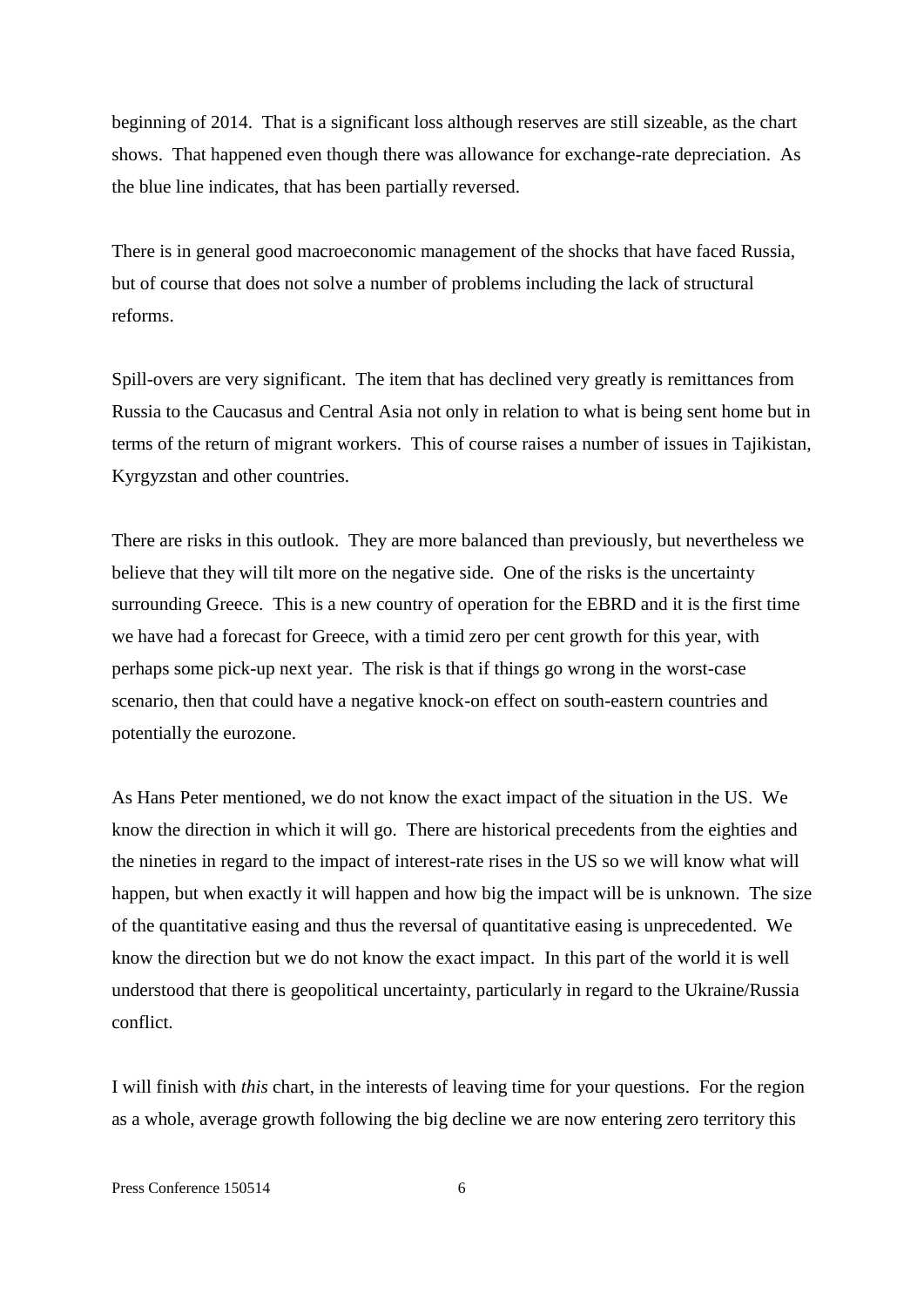year. We have not significantly changed our January forecast, on account of the Russian recession and its negative impact. We see a timid return to recovery next year.

THE CHAIRMAN: We will take questions. Could you say who you are and who you represent?

MR ARIS (Business New Europe): Could you expand a bit more on Ukraine economic prospects in so much as the forecast at the start of the year was recently significantly downgraded? Is it a shock as a result of the political and economic problems of the war or are they going into a 1993 moment that Russia passed through, so that this will be something more significant and more sustained rather than a shock from which they can rebound?

MS NAGY: Yes, we have indeed downgraded the forecast. I would like to ask Dmitri to go into more detail. He is the regional economist stationed in Ukraine and he has his finger on the pulse of the economy, so to speak, on our behalf. However, let me just say that the decline this year is deeper than we had expected in January. At the same time we forecast a rebound next year. We can see that the economy is on the right track. Reforms are in place, many of which were a pre-condition for the IMF package. These are continuing. Many unprecedented reforms are under way. They have a short-term cost in terms of output and unemployment.

Dimitri Gvindadze, economist : This is the second consecutive year of recession in Ukraine. There was a shrinkage of real GDP of almost 7 per cent, 6.8 per cent. Last year we forecast minus 7.5 per cent. This is due to many factors. When the political change happened at the beginning of 2014 the new government inherited a very pronounced twin deficit and it took some time to unravel the cause of the fiscal deficit and the imbalance in the current account. The unravelling and unwinding of those balances coincided with the geopolitical shock. This is a protracted shock, not one-off; it has had long-lasting effects at have impacted on the economy in the recent past.

We have to add to that the destruction taking place in the banking sector with many banks having been transferred into the deposit guarantee fund for resolution. You have to add to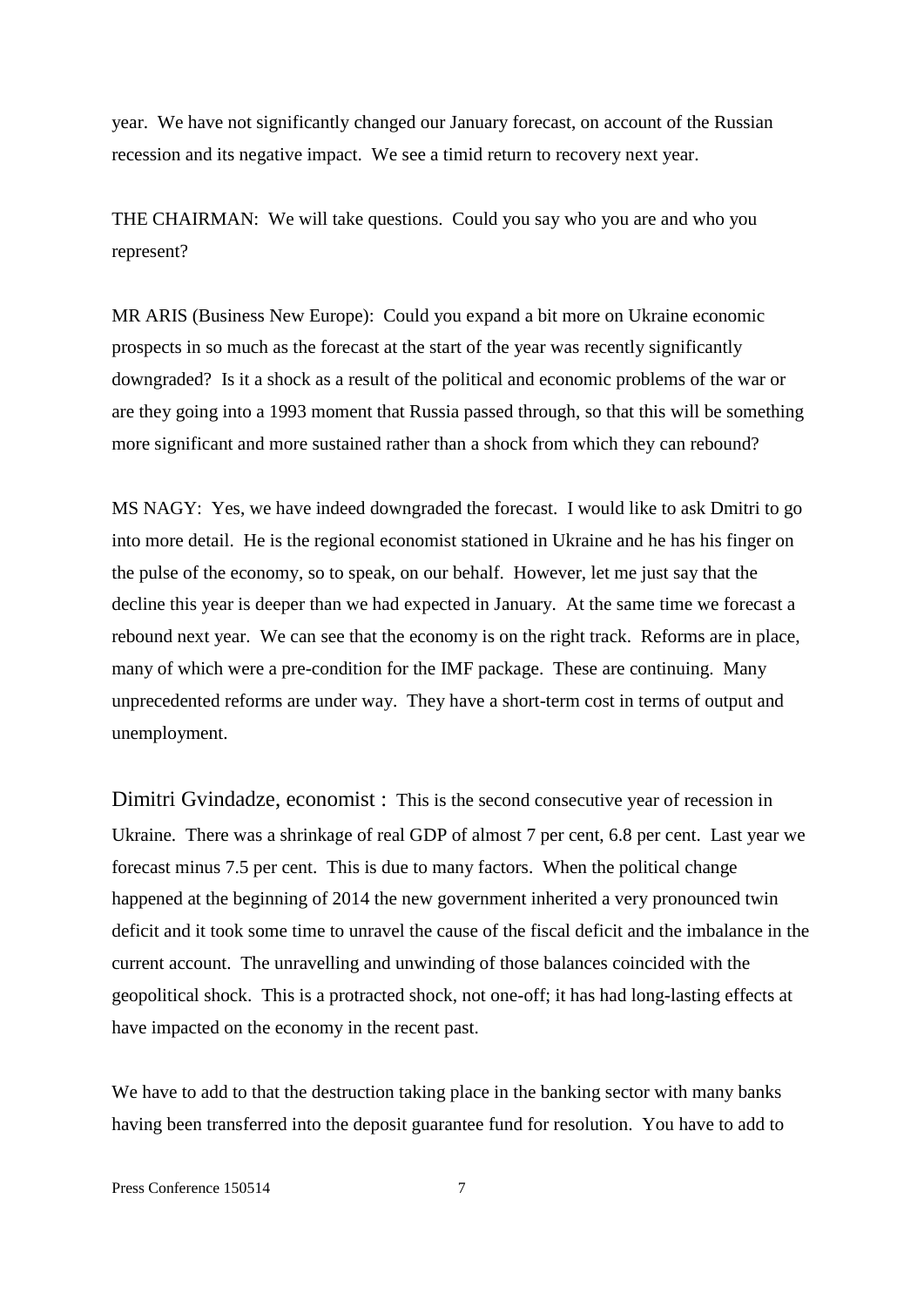that the spike in inflation, the very sharp depreciation of the currency, which has lost almost two-thirds of its value since the beginning of the crisis.

On the positive side we see that the new government has taken very drastic measures to correct the imbalances and to address the structural issues and bottlenecks. There was a very ambitious set of ex ante conditionalities under the IMF programme, and as you know Ukraine shifted from the short-term standby arrangement to a longer term extended fund facility, which is a four-year arrangement. There was a concerted effort on the part of the new government to implement significant deep, comprehensive structural reforms, for example unlimited liability for the banking sector for related party exposures; reduction and eventual elimination within two years of the quasi fiscal losses in the energy sector; and enhancement of competition in the gas market by unbundling Naftogas, to allow private-sector participation. Those are politically onerous reforms, but we saw first-hand a pretty strong consolidation of the political spectrum in the parliament and in the government, because it is a coalition government, to push forward with structural changes.

On that assumption we have factored a rebound into our forecast for next year. This year the country is daunted and pushed down by the very significant geopolitical challenges, which impact investor/consumer/lender/depositor confidence. There is also the history, the legacy of the twin imbalances, which are being unraveled as we speak.

MR Brueggmann (Handelsblatt): I would like you to explain the situation in Ukraine and why you think Russia is a little bit better now than in January.

MR LANKES: The big issue there is that oil prices have slightly improved and there has been a certain stabilisation of expectation/confidence factors surrounding the imposition of sanctions last year. These two factors together have helped the exchange rate to improve and have provided a certain confidence buffer for the economy.

Nevertheless, we have seen this very steep decline in retail sales and real wages, so we would expect that to play out during the year. We also see underlying structural problems that have been coming for several years: the growth trend in Russia has declined over several years, and this is not a new factor. The current situation is probably making it more difficult to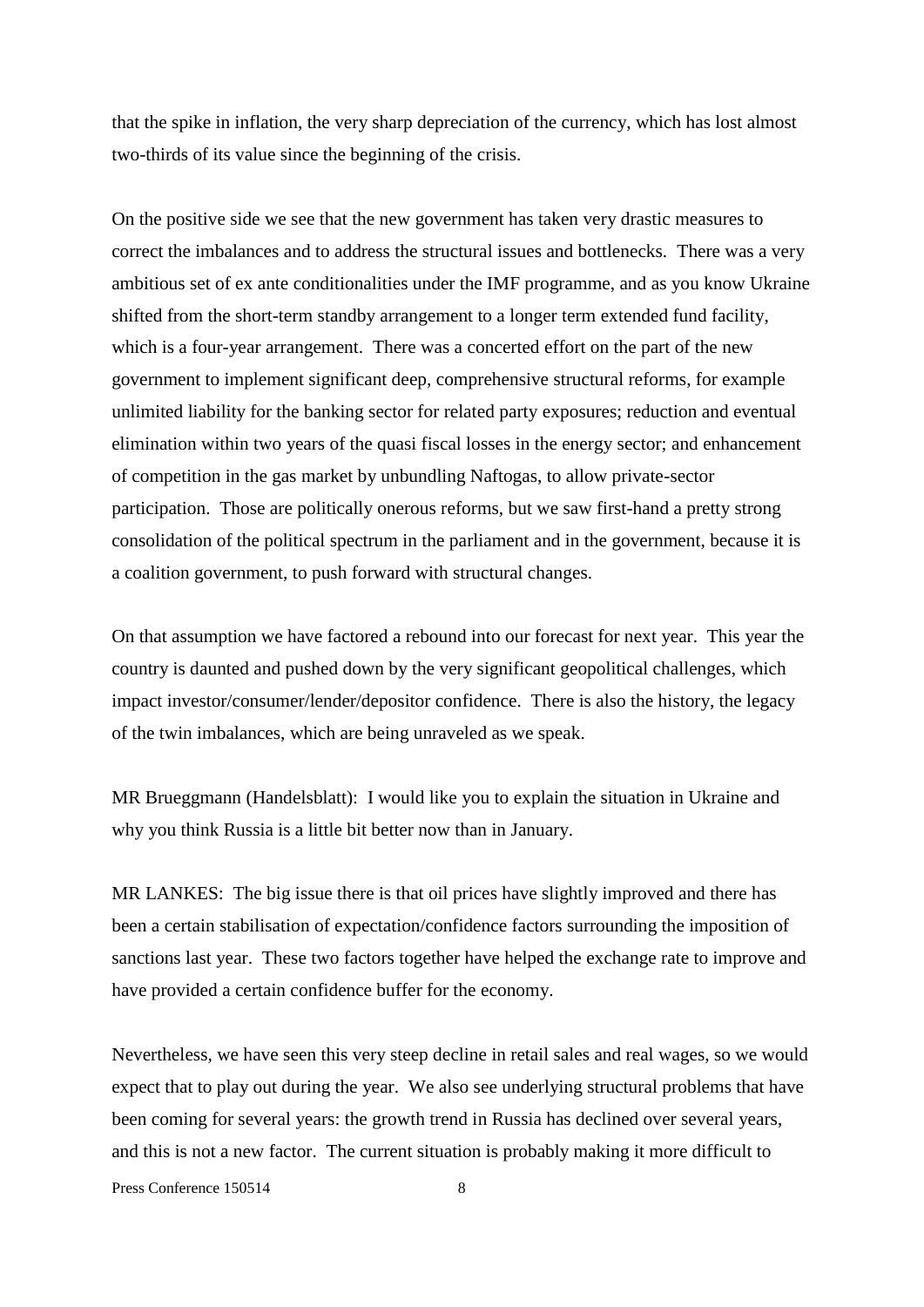address these structural factors because in order to diversify the economy and build new dynamic growth poles you need to invest. You need private investment, and in the current circumstances that is fairly limited.

We see a slight rebound in confidence through the exchange rate, in the sense that people have money in their pockets, which has had its impact on our forecast.

MR WRIGHT (Emerging Markets; Euro Money Magazine): I saw in your North Africa and Middle East nations (SEMED) that you are now relatively positive on Egypt, but how about the rest of that region? Is there reason for optimism for any other states that you cover in that area, and why?

HANAN MORSY – Economist : For Egypt we see a pick-up in growth momentum. This is driven by two factors: continued resilient domestic consumption, which has helped growth over the last three years with growth rates of 5 to 6 per cent. The good news is the resumption of investment, which is the new driver that is improving the outlook for growth. That had been almost negative for about a year and a half, but for the last five quarters it has been the second strongest contributor to growth. It is also driven by a combination of policy reforms to reduce macroeconomic imbalances and to improve the business environment, by the support that Egypt has received from the GCC and increased political stability.

In Morocco growth is rebounding from last year to about 4 per cent, driven by a rebound in the agricultural sector, which contracted last year because of weather conditions. There has also been strong growth in the new value-added sectors: aerospace, automobiles and electronics. This will help drive growth in Morocco.

Tunisia and Jordan have been affected by the regional turmoil. Jordan has had 10 per cent of the refugees, which has led to strain on public finances and has affected exports, transit routes and so on. This has affected growth in Jordan.

We see a gradual improvement and are forecasting 3.1 for the current year and We are forecasting 3.1 per cent growth for the current year and then a gradual improvement to 3.6 for Jordan.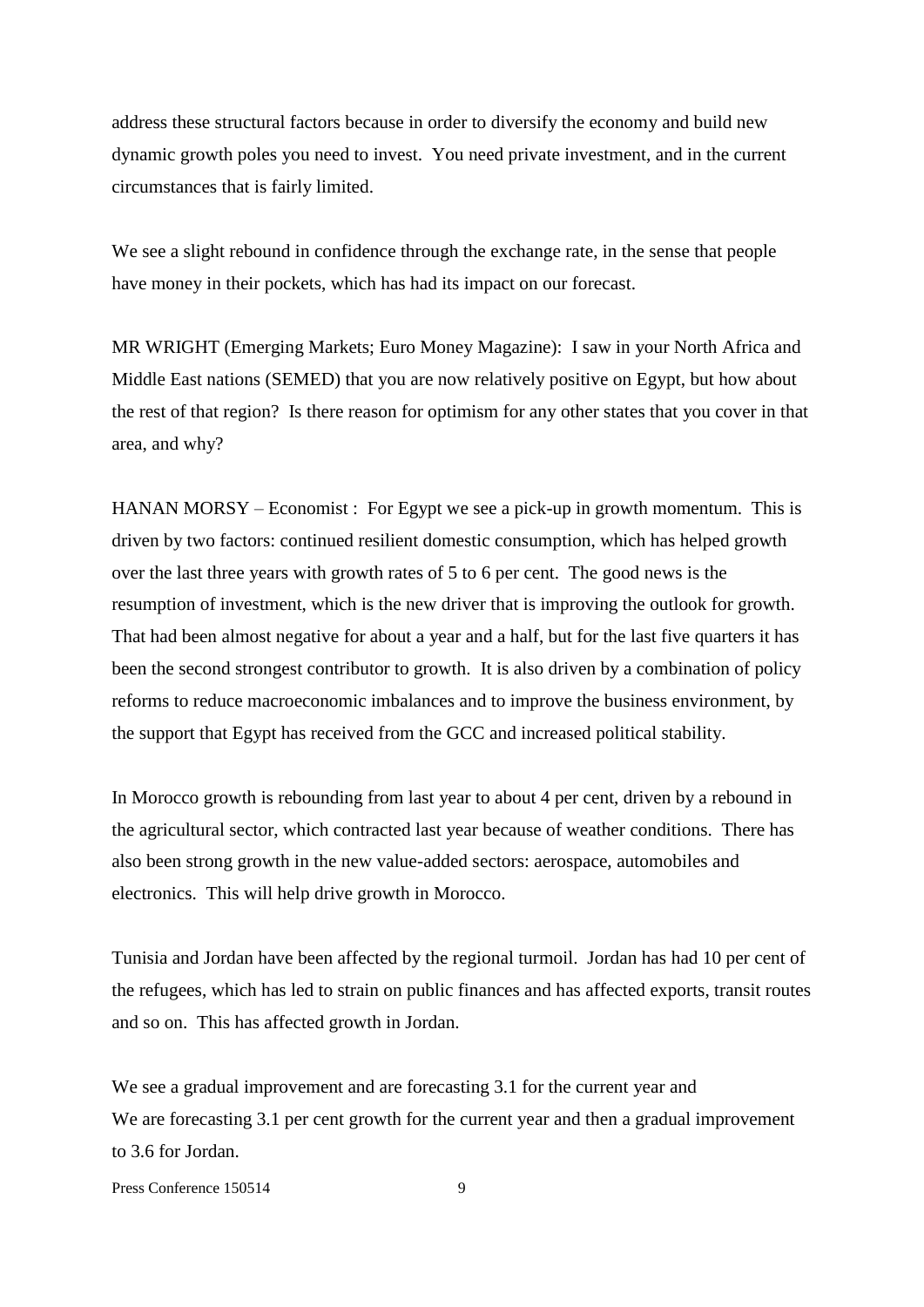For the region we are forecasting for this year a growth rate of 4 per cent and for next year 4.3 per cent.

As for Tunisia, we also see a gradual, modest recovery, but also we expect that the heightened security risks in Tunisia will impact on tourism and will weigh on recovery in the short term at least. In addition, the challenge in Tunisia concerns the reforms particularly for the banking sector and how quickly these will go.

THE CHAIRMAN: Thank you, Hanan. The next person is Margarita Antidze.

MS ANTIDZE: Russia's Deputy Finance Minister, Mr Storchak, will deliver his speech later today. He will talk about the current problems concerning relations between Russia and the EBRD and about losses that the EBRD suffered last year. The main topic of his speech to the EBRD will be to depoliticise this bank. What would be your response in terms of how you see the current relations between Russia and the Bank, and what do you think about his message?

THE CHAIRMAN: Margarita, with the very best intentions, this is a press conference about the economic forecasts. Tomorrow we can deal with other questions about the institutional affairs of the Bank with the President, and there will be other opportunities. Thank you very much.

BBC NEWS: The EBRD prides itself on being the only investor in Ukraine at a time of crisis. However, as I understand it, you have experienced losses and, with your forecasts now, are you planning to invest further in Ukraine; and, if so, why and how much?

MR LANKES: Yes, we registered financial losses last year, in particular because of a very steep increase in what we classify as non-performing loans. Actually we have not made a large number of realised losses, and as conditions improve in the future we may recoup some of the financial losses that we showed. That is the first thing.

As the President mentioned this morning at the opening of the Board of Governors, the EBRD is very committed to helping with the reform process in Ukraine. We more than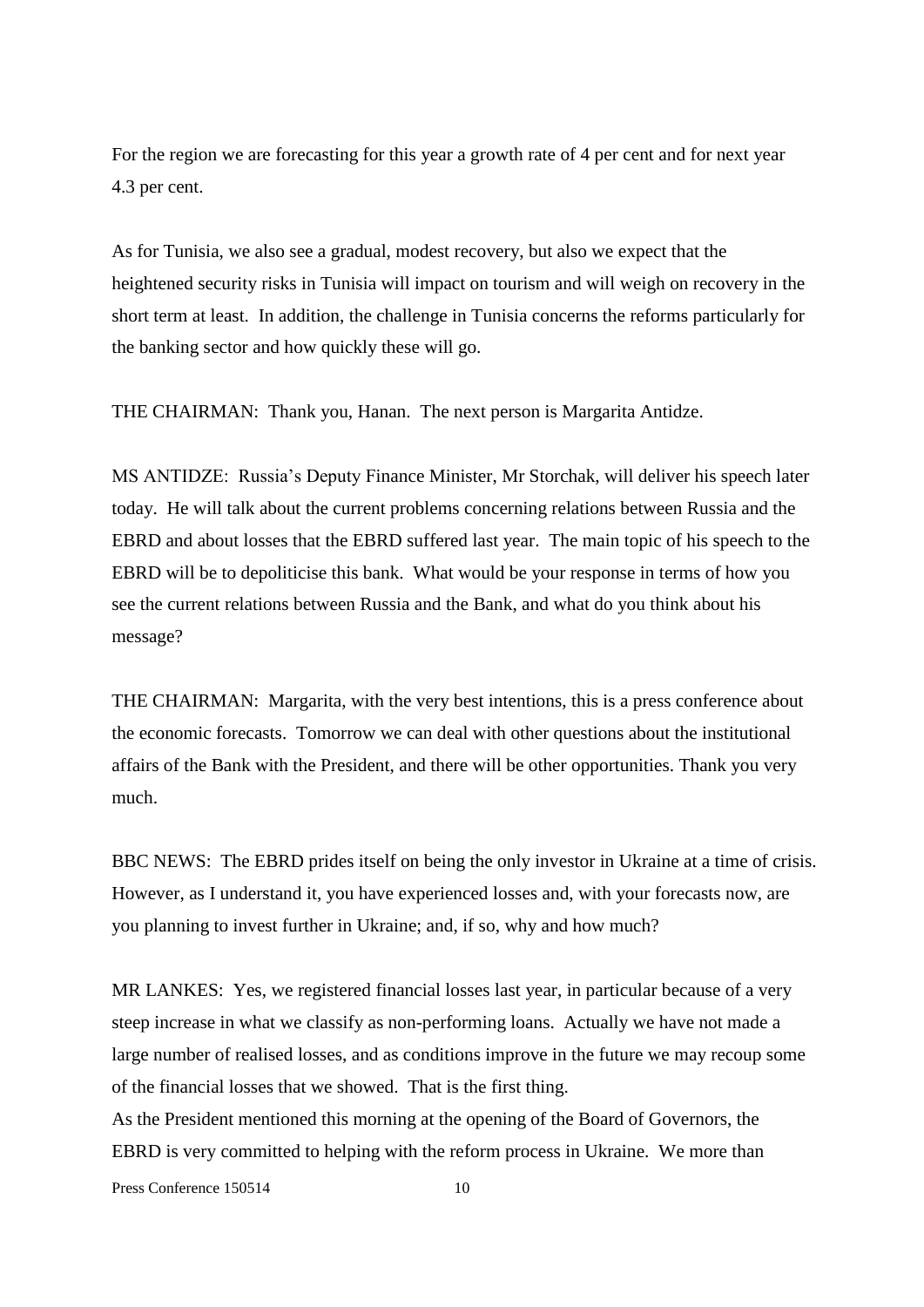doubled our investments from about  $\epsilon$ 500 million in 2013 to  $\epsilon$ 1.1 billion last year, and we are continuing to be committed to finding opportunities to support the economy. A lot of our investment pipeline will depend on reforms moving ahead, especially in the financial sector, where we are looking at opportunities to strengthen the capital base of the banks and helping to restructure them, many of which are under great pressure, as you know; and in the energy sector we are very heartened by the reforms that have been announced and now have to play out, which will open opportunities for the EBRD.

I would therefore expect our investments this year to be strong but somewhat back-loaded during the year and dependent on these very particular reform steps going ahead. We are of course also working with the Ukrainian authorities to help them in designing these reforms. Where they have asked for assistance, we have been quite impressed with the competence of the economic team, but of course it is quite an agenda, so we have provided quite a bit of technical assistance there as well.

THE CHAIRMAN: It would be advisable to keep to economic questions as much as possible.

MR DA ROLD II sole 24 Ore: I see that the growth prediction for Poland is 3.4 per cent. Can I be given some reason for that? It is very interesting because it is a country near Germany, therefore near the eurozone, and it has had impressive, constant growth year on year.

MS NAGY: I agree with you that it is a very impressive record. I will ask Alex to give a brief overview of the details.

MR LEHMANN: I am the Regional Economist for central Europe. It is true not just of Poland but also of other countries in central Europe that the strong recovery that we now see was a bit of a surprise, given the still weak eurozone growth.

There are two points. First, the quite strong domestic demand in retail consumption in particular. As wage labour markets have become tighter and inflation is quite low, disposable incomes have grown quite strongly, so you see that in the retail sales. Secondly, we have seen the last elements of the investment programmes out of EU spending, which has been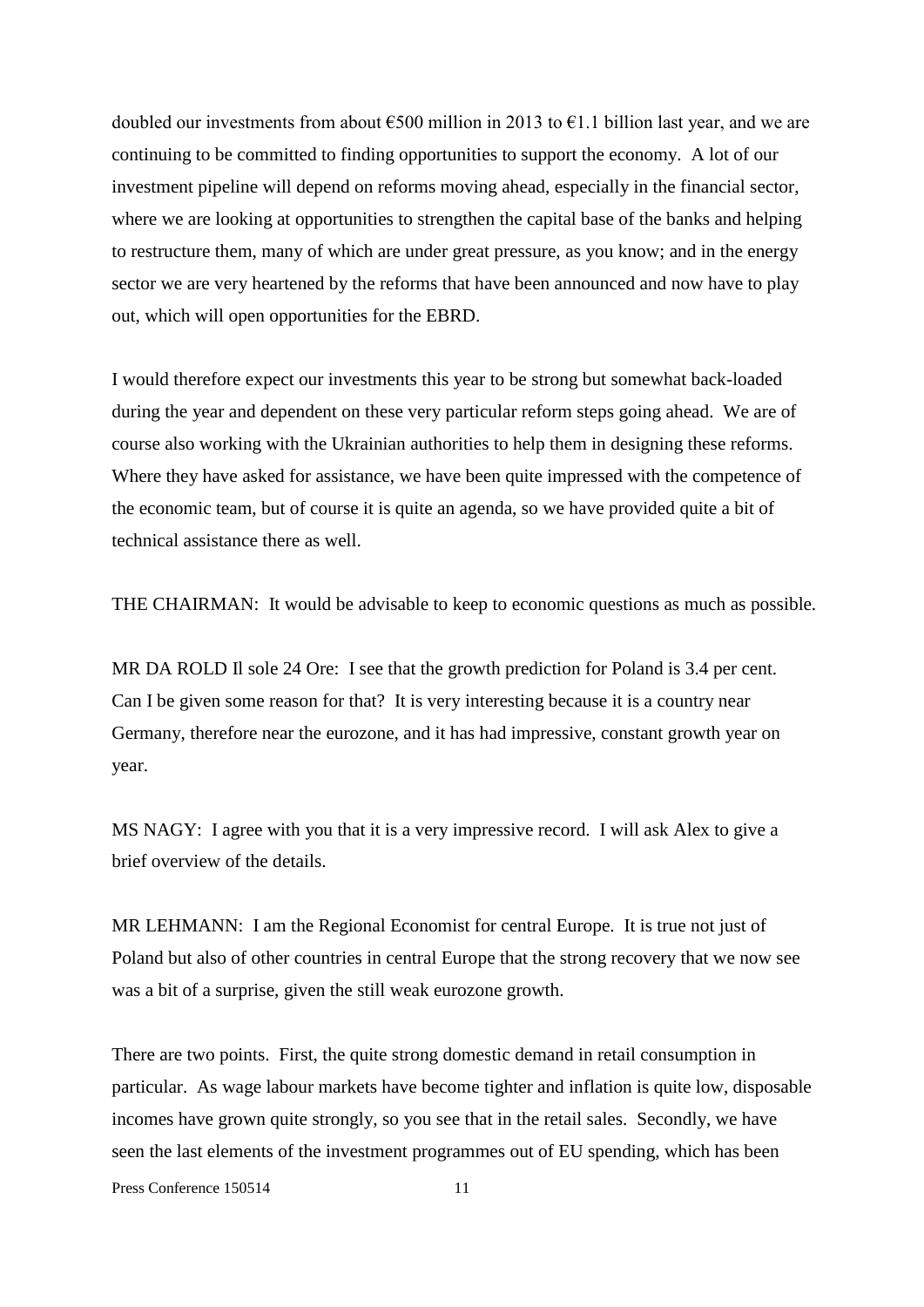quite strong; and, as Piroska mentioned, the monetary easing on the back of the quantitative easing programme of the ECB has brought a little easing of credit conditions and hence of private investment as well.

Therefore, while we were still quite modest in our assumptions about eurozone growth, it has been the domestic demand that has been quite strong in Poland, and the external risk factors have not really materialised – so far, at least, unfortunately.

THE CHAIRMAN: The next question, please.

MS MEGRELIDZE (Interpretation): From *Business Time*, an economic magazine in Georgia. As far as I understand the position of the EBRD, the main reasons for the lower figures for Georgia are external factors such as Russia and Ukraine. In your paper you say that in 2015 the economic growth in Georgia will be down to 2.3 per cent and even lower in 2016. My question is: do I understand correctly that we have some externalities that have an impact on these figures, and why are you saying that in 2016 there will be growth of 0.3 percent in the Georgian economy? The figure for the Georgian economy will be lower.

MR LANKES: The difference between our forecasts of today and a few months ago primarily has to do with the impact of external factors, which has been a little stronger than we had expected, and the key there is the development of the Russian economy, the impact on remittances and effects on the exchange rates that have come along with that. In our view, Georgia is still performing relatively strongly in the regional context.

As I mentioned at the beginning, there has been a negative effect throughout the region from the development in Russia, and Georgia has not been immune to that, but in that regional context it is still performing rather strongly. We see a number of vulnerabilities that will need to be managed, in particular given the exchange rate depreciation, which is very much in line with the depreciation of other countries in the region. We would nevertheless feel that this will have to be managed carefully in the banking sector. The depreciation also has an impact on purchasing power and on people's behaviour in relation to consumption.

I will hand over to Piroska to provide more detail.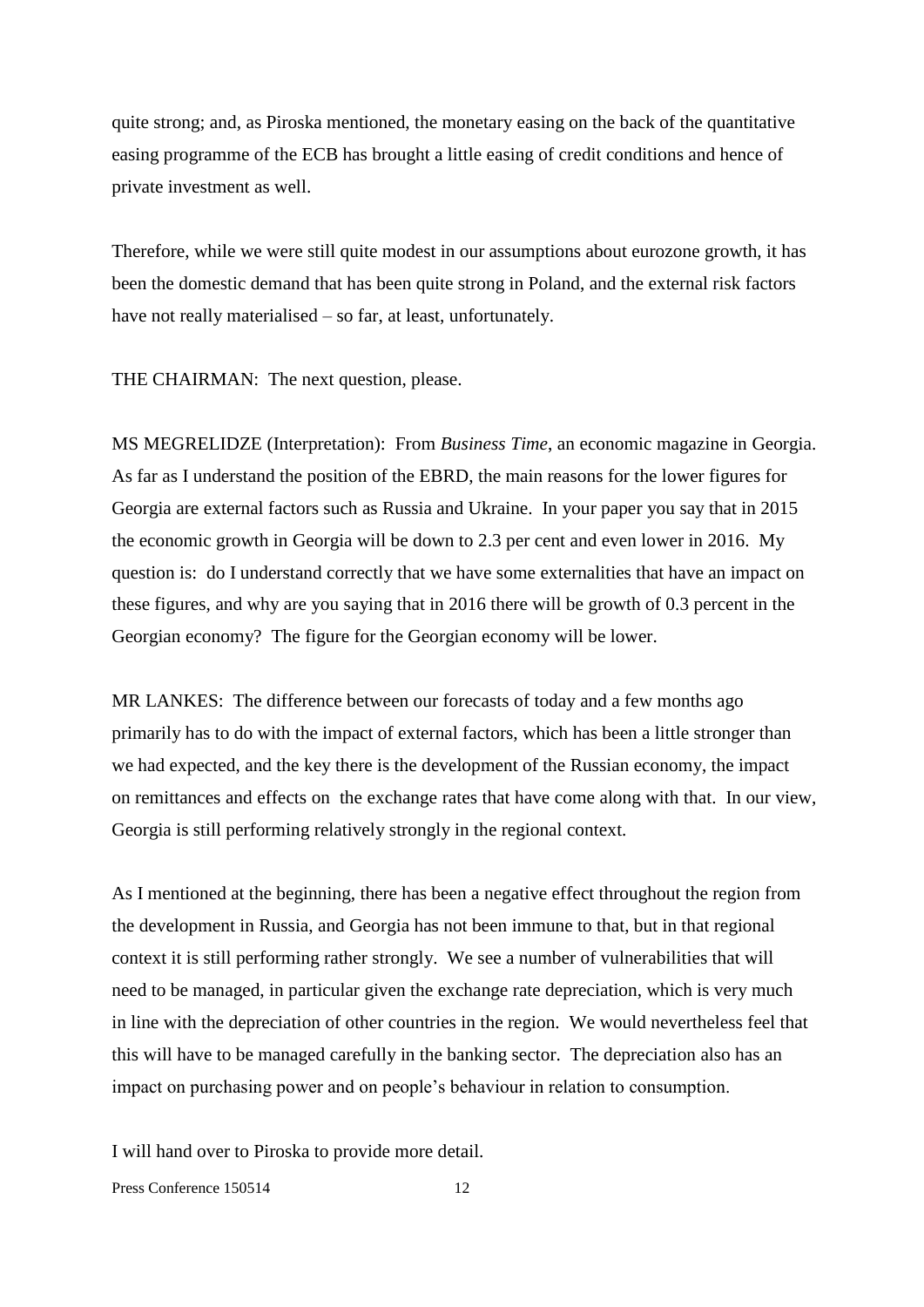MS NAGY: I very much agree. In addition, Georgia has significant trade relations with Ukraine, which of course is going into a deeper recession than previously we had assumed, so that also plays a role. However, as Hans Peter said, they have the strongest growth projection in this region for 2015, and in broader terms, on a historic view, we see the strength of the economic institutions working. Of course, the well known figures that everybody quotes are on doing business but in other areas as well, on other measures, Georgia has done an excellent job in terms of institutional economic reforms.

Agris - are there any figures that we want our economists to cover in the country?

AGRIS PREIMANI: There is very little that I can add to that very comprehensive answer. However, your question about why growth will be better next year is related directly to the recovery that we see in terms of the external factors. We see an improvement in the broader region around Russia. As a result, some of those very significant very negative impacts on remittances, trade and tourism in a country will start to be reversed. On the other hand, of course, because of the slide of currency and the slow-down in the economy, we expect to see an increasing pressure on the balance sheets of companies and households, potentially increasing the level of (?) in the country as well, and that effect will continue to be a drag on the growth next year as well, so we see those two balancing effects – on the one hand, a more positive external environment, on the other hand, some of the legacy issues from this year will continue to affect growth next year as well.

THE CHAIRMAN: Thank you. We have about five minutes left before Hans Peter has to leave. I hope that some of the regional economists will be able to stay here a little after that. Perhaps we can take two more questions now – the first from Mark Jones, and an economic question.

MR JONES (Reuters): It will be. I have three basic questions. First, on Ukraine, in your forecast are you factoring in restructuring? Secondly, on Greece, you are talking about the worst case scenario that could have an impact on other parts of the region. If Greece left the eurozone, can you tell us would be most affected in the region and how dramatic would it be? I have forgotten the other question that I had, so I will leave it with those two questions and come back to you with the third one.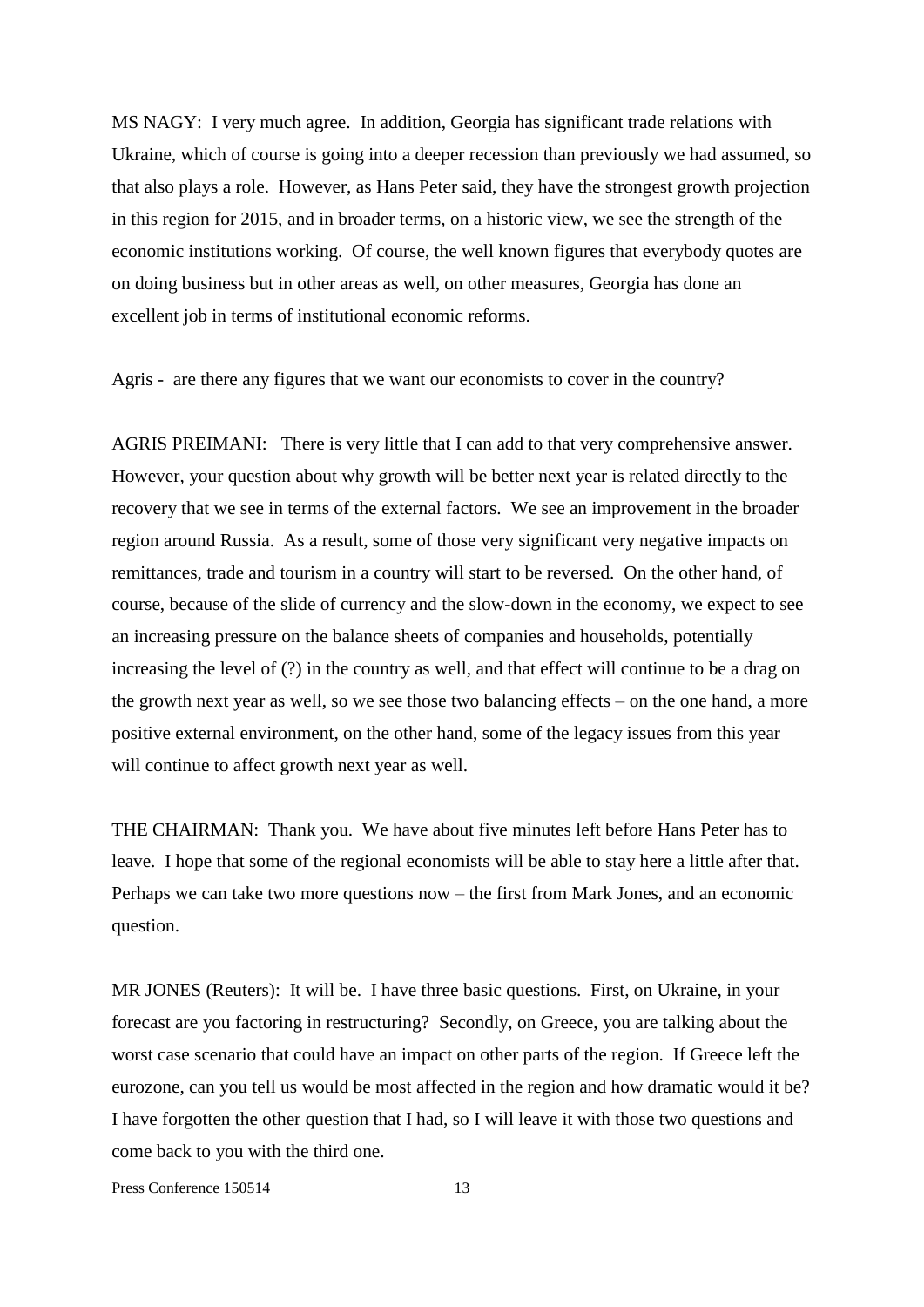MR LANKES: Let me take your second question and Dimitri can answer the question on Ukraine.

Spill-overs from Greece, yes, are a risk factor. We all know that Greece is at a fairly difficult time. As I said, in principle we expect a resolution that at least allows Greece to stay in the eurozone, allows it not to default and allows certain steps forward with the reform programme to be taken. We therefore assume a resumption in financing.

We also feel that especially over the past few weeks often the risks  $-$  a 'graccident' as they call it – have reduced, and I think that we are supported by views in the market as well. Nevertheless, if that happened – and you are asking it hypothetically – the eurozone as a whole is certainly more insulated today than it was a few years ago, and you are aware of that, but countries in the neighbourhood of Greece are still economically linked through trade and investment and through Greek banks in the countries of south eastern Europe in particular. Greece is a major economic factor in south eastern Europe, and even though over the past few years there have been steps to protect the banking subsidiaries in the neighbouring countries, there would still be a major confidence effect – we have very little doubt about that – in addition to a direct effect if the Greek economy were to take a big hit in that context.

Of course, there is also the possibility of a wider eurozone confidence effect even though it is no longer as much at the centre of the attention as it used to be, but we all have heard about the concerns that a Greek exit would have a psychological impact on perceptions on the future of the eurozone. Personally, I do not think that this is really such a major factor any longer today, but views on that differ.

MS NAGY: Until you remember your third question, let me very quickly say that that restructuring is part of the IMF programme and part of our assumptions. There is 50 million out of the 40 billion financing package that is assumed and we expect this to happen.

MR JONES: I have remembered the third question. You have talked a lot about the benefits of ECB and quantitative easing and the effect that it has had on borrowing costs across the region, but over the past month the effect seems almost to have run out, the bond markets are selling off a bit and we are seeing yields rise, so what does that mean for the region?